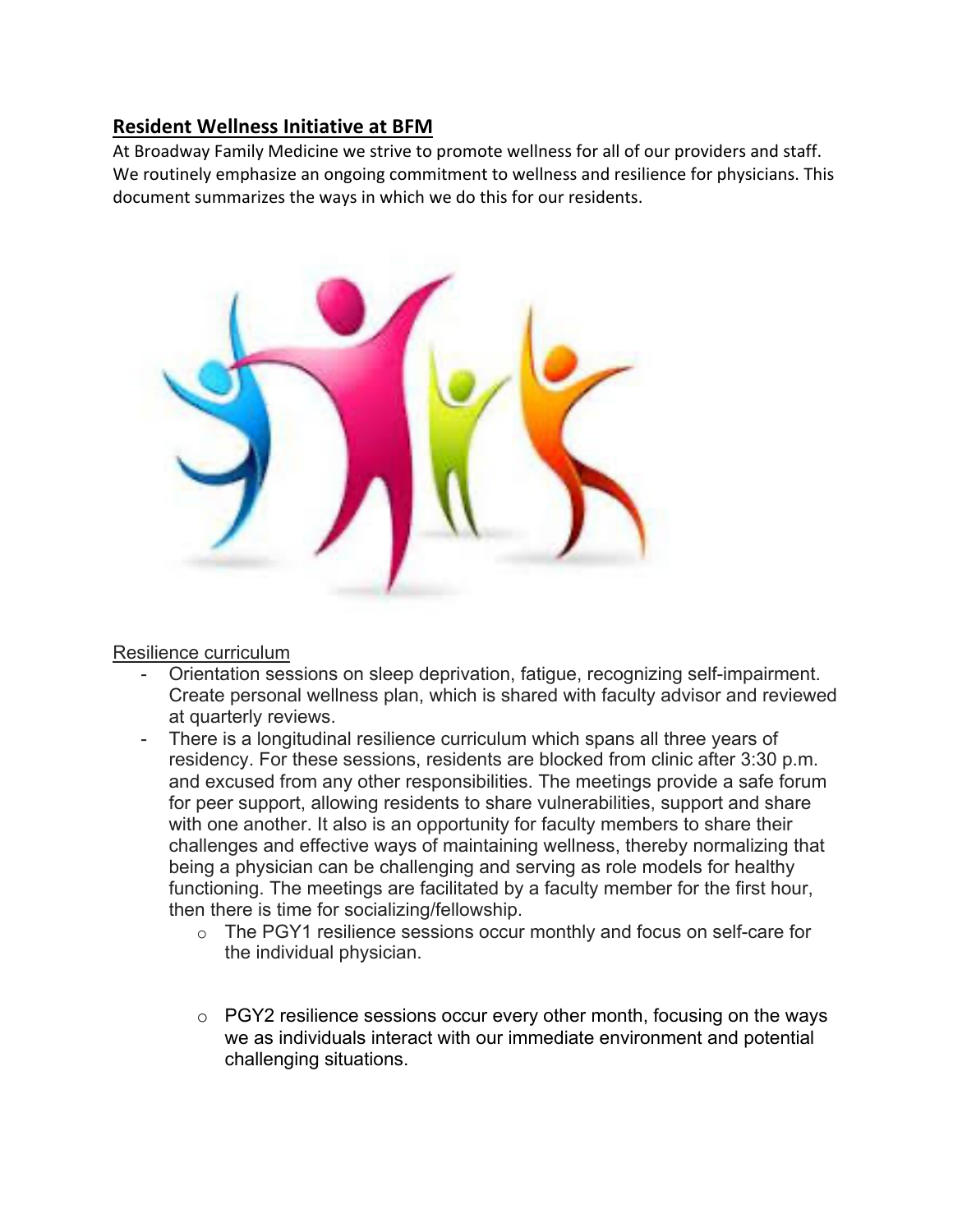- $\circ$  PGY3 resilience curriculum includes sessions every other month. We revisit some PGY1 topics as well as topics on transitioning out of residency.
- Monthly didactics topic on behavioral health, which opens with resident wellness tips.
- Intranet wellness page with list of therapists recommended by past residents, online support references, and self-assessment tools.

### Resident Wellness Advocates

Originated by three residents in 2017, the Resident Wellness Advocate program involves third-year residents serving as wellness advocates for all trainees at our clinic. Advocates reach out to trainees to offer peer support regarding both work and life stressors. The purpose is to give trainees an advocate, a sounding board, and an emergency contact. Advocates are intended to be safe, nonjudgmental people who can provide emotional support, recommend resources, help with wellness plans, and help trainees reach out to faculty or staff if needed. Information shared with advocates is treated confidentially and not shared with faculty (unless there are safety issues).

Individual feedback opportunities (to provide and receive feedback)

- Quarterly review with faculty advisor
- Twice yearly individual meeting with program director
- Feedback session with hospital rounding faculty at end of each week on FMS
- Mentor meetings as desired with faculty
- "Open door" policy with program director and program coordinator

## Group feedback opportunities (to provide feedback)

- Weekly "Res Time" at didactics with the chief residents
- Monthly "Res-Fac Meeting" with residents and faculty, facilitated by chief residents
- Annual focus group department representatives come to the program to gather feedback from the residents about the program and the curriculum. This information is provided anonymously (grouped by resident year) to the faculty
- Annual Program Evaluation all residents and faculty are asked to provide feedback to the program on an annual basis. This feedback is submitted anonymously and is incorporated into the annual program review completed by the Program Evaluation Committee (which includes a resident) to ensure we continue to support our residents and remain compliant with ACGME requirements

#### Clinic support

- Intern orientation sessions on professionalism, EHR tips
- Integrated Clinical Skills rotation in the fall of PGY1 year to help with clinic efficiency and process/policy awareness